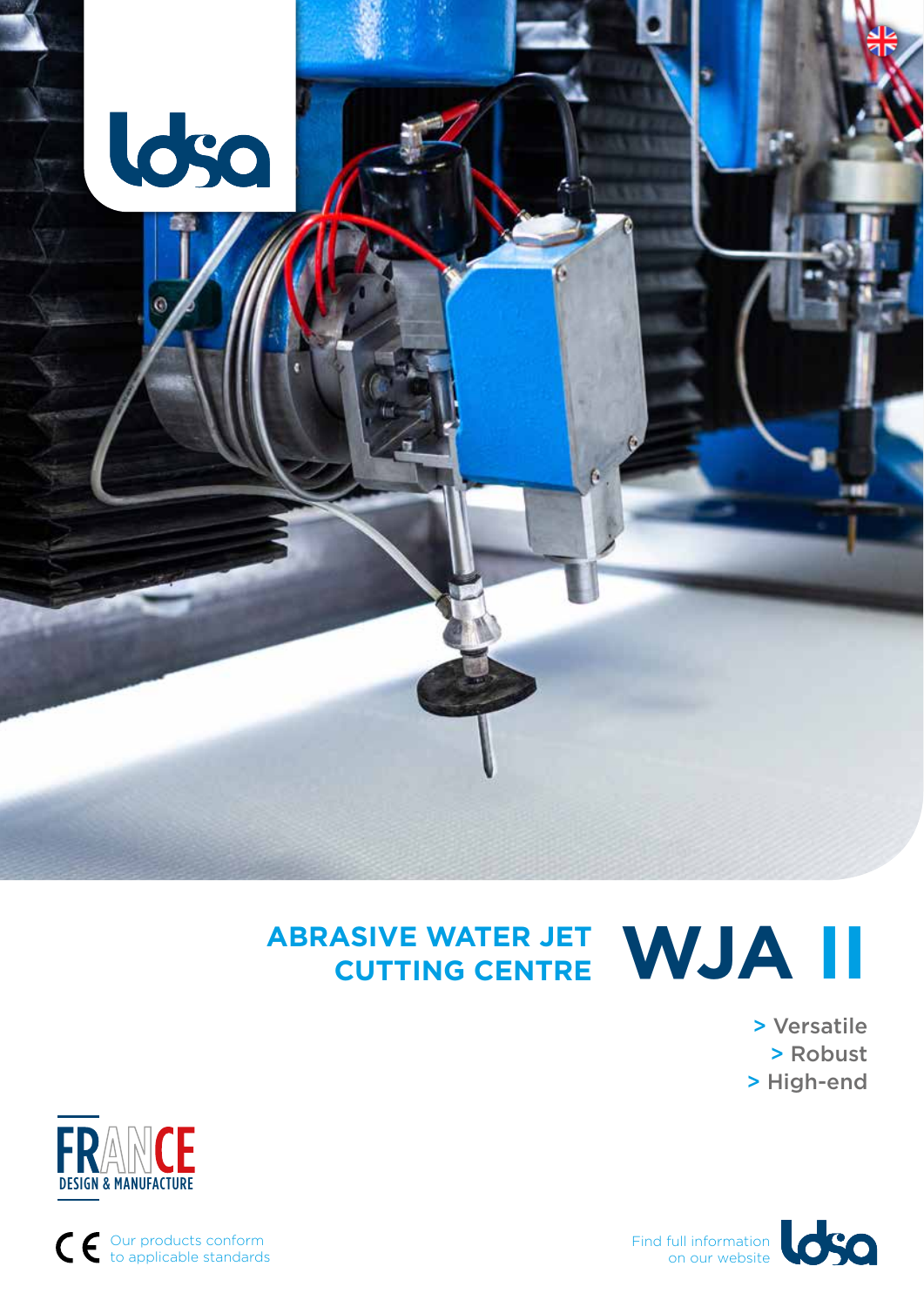

**ABRASIVE WATER JET CUTTING CENTRE**

Model shown WJA II 10.20 2TI 3X 5X AW

#### **STANDARD CHARACTERISTICS**

- > Max displacement speed
- 30 000 mm/min
- > Repeatability +/- 0,02 mm
- > Absolute precision +/- 0,03 mm
- > 304L stainless steel tank

### $\epsilon$

"

*LDSA'S MOST ADVANCED WATER JET CUTTING MACHINE TO DATE...*





### **CUTTING-EDGE TECHNOLOGY VERSATILE, ROBUST AND UPGRADEABLE**

LDSA, the French leader, designer and manufacturer of water jet cutting centres, presents its most advanced model, the WJA II with 3, 4 or 5 simultaneous axes as standard, and up to 14 simultaneous axes as an option.

**This machine represents the core of the LDSA range, showcasing all our experience and expertise. It has options and adjustment to suit all your projects, and is designed to evolve over time! Available in all sizes on request.**

The machine is controlled by one or two latest generation CNC units from FANUC (world No.1), offering ease of use coupled with unrivalled reliability and precision. The very high pressure water supply (4000 Bar – 6200 Bar) is provided by a pump manufactured by BFT (European No.1), KMT (world No.1) or HPYERTHERM  $(USA)$ 

The HMI (human machine interface) is fully developed and programmed in house, making it fully adaptable and customisable. The machine operates under Windows 10 PRO, allowing for easy, secure integration into your IT network.

A range of sensors enable the system to be controlled and managed remotely. That digital compatibility means that remote assistance can be provided easily, quickly and efficiently.

The machine, which is highly compact, uses only the highest quality mechanical and electrical components, to ensure the greatest possible reliable.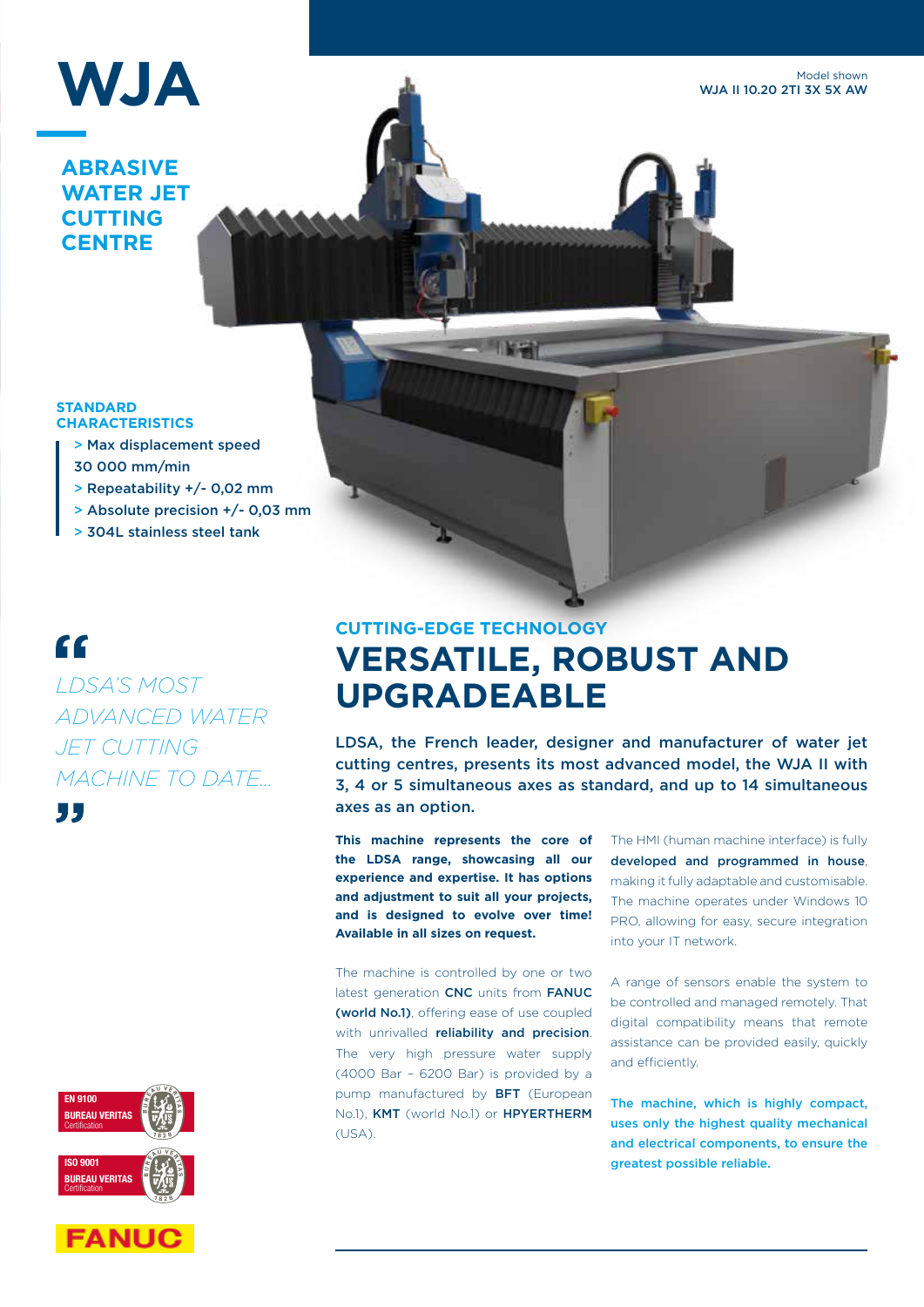### **CONFIGURATION BENEFITS**



**AVAILABLE IN 3, 4 OR 5 SIMULTANEOUS AXES, AND UP TO OPTION**



**MACHINE FULLY CONFIGURABLE AND UPGRADEABLE**



**STANDARD EQUIPMENT :** Height/evenness touch probe, Managed abrasive doser



**INTUITIVE HMI - MOVABLE TOUCHSCREEN CONTROL CONSOLE 15" AS STANDARD (21" AS OPTION)**



**STRUCTURAL RIGIDITY > HIGH PRECISION HEAD ADJUSTMENT AND POSITIONNIG**



**EASY IMPLEMENTATION ON SITE**

**CONFIGURATION FULLY** UPGRADEABLE AND ADAPTABLE TO YOUR **PROJECTS** 

For optimal integration into your production flow.





turnkey



**LOCAL AFTER-COMPLETE MACHINE**



**SALES**



**TRAINING** free and unlimited

### **ALL SECTORS**

**FANUC CNC**



/ AERONAUTICAL / AEROSPACE / INDUSTRY / AUTOMOTIVE / NAVAL / NUCLEAR / SHEET METAL & METALLURGY / MARBLE MASONRY / TEACHING...

VIEW THE FULL specifications of this machine on our website

### **ALL MATERIALS**

**600 mm and over soft materials** glass wool, rubber, fabrics, cardboard, polypropylene…

**500 mm hard materials** stone, ceramics, aluminium, brass, plastic, carbon…

**200 mm very hard materials** steel, titanium, stainless, Inconel, Creusabro…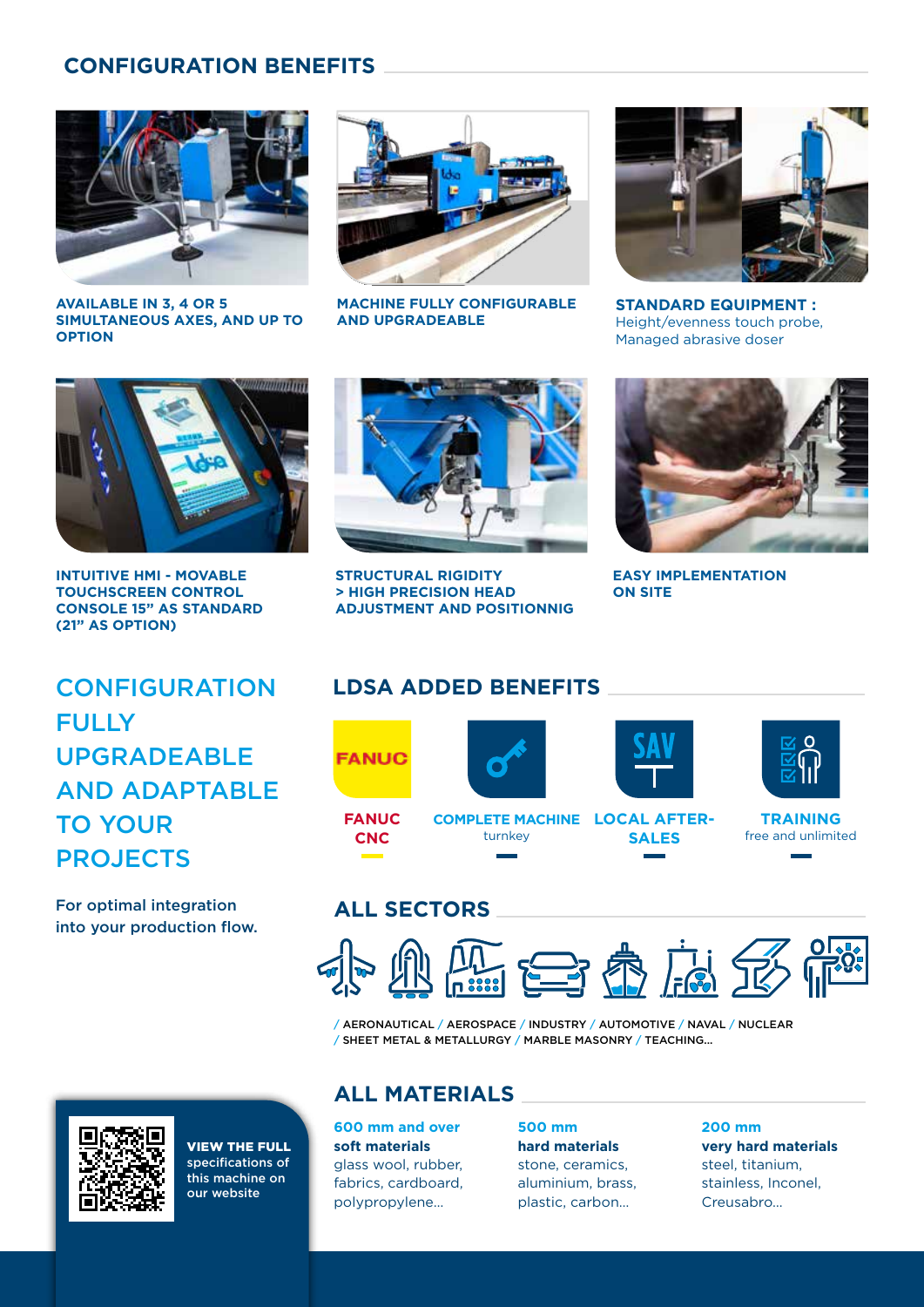## **> 5-AXIS CUTTING HEAD**

**The main characteristic of the LDSA 3D or ACTIVE 2.5D 5-axis heads is the addition of two rotary cutting head movements to the 3 traditional Cartesian axes.**

**The System always uses the touch probe.**

#### **USEFUL Z STROKE IS INCREASED TO 350 MM, FOR IMPROVED ERGONOMICS.**

This way, the jet can cut in all directions, the A axis being electronically limited to 45° for safety reasons (+/- 60° possible). This guarantees significant precision and also allows the use of the 2D system with the same performance and same costs as a traditional 3-axis machine.

Finally, our 5-axis head allows automatic taper correction, for cutting with geometrically perfect results.





### **THE IDEAL HEAD FOR CHAMFERING OF YOUR FLAT MATERIALS ACTIVE 2.5D 5-AXIS CUTTING HEAD**

#### **ADVANTAGES**

> **Unique concept** of the 5-axis head, allowing **high precision 2.5D** cutting, while retaining the precision of a 2D system along with all its capabilities

> **High precision in head adjustment and positioning**

> 5 **digitised and simultaneous** axes : X, Y, Z, A, C (A and C serve

- head rotation and inclination)
- > Height/flatness touch probe as Standard, for use in 2D and 2.5D cutting
- > **Simplified programming**
- > **Ease** of implementation and use
- > CNC, Motors, Encoders **by FANUC**.

#### **TECHNICAL CAPABILITY**

- $>$  Z = 200 mm in 2.5D cutting
- > Z = 350 mm in 2D cutting
- $> A = -45^{\circ}/+45^{\circ}$  (-60 $^{\circ}/+60^{\circ}$ possible)
- $> C = -370^{\circ}/+370^{\circ}$

#### **TYPICAL APPLICATIONS**

- > Chamfered edge cutting
- > Internal and/or external chamfers
- > Chamfers with heel
- > Chamfered diameters
- > Taper and cutting delay correction.





Flat impeller **Variable chamfer**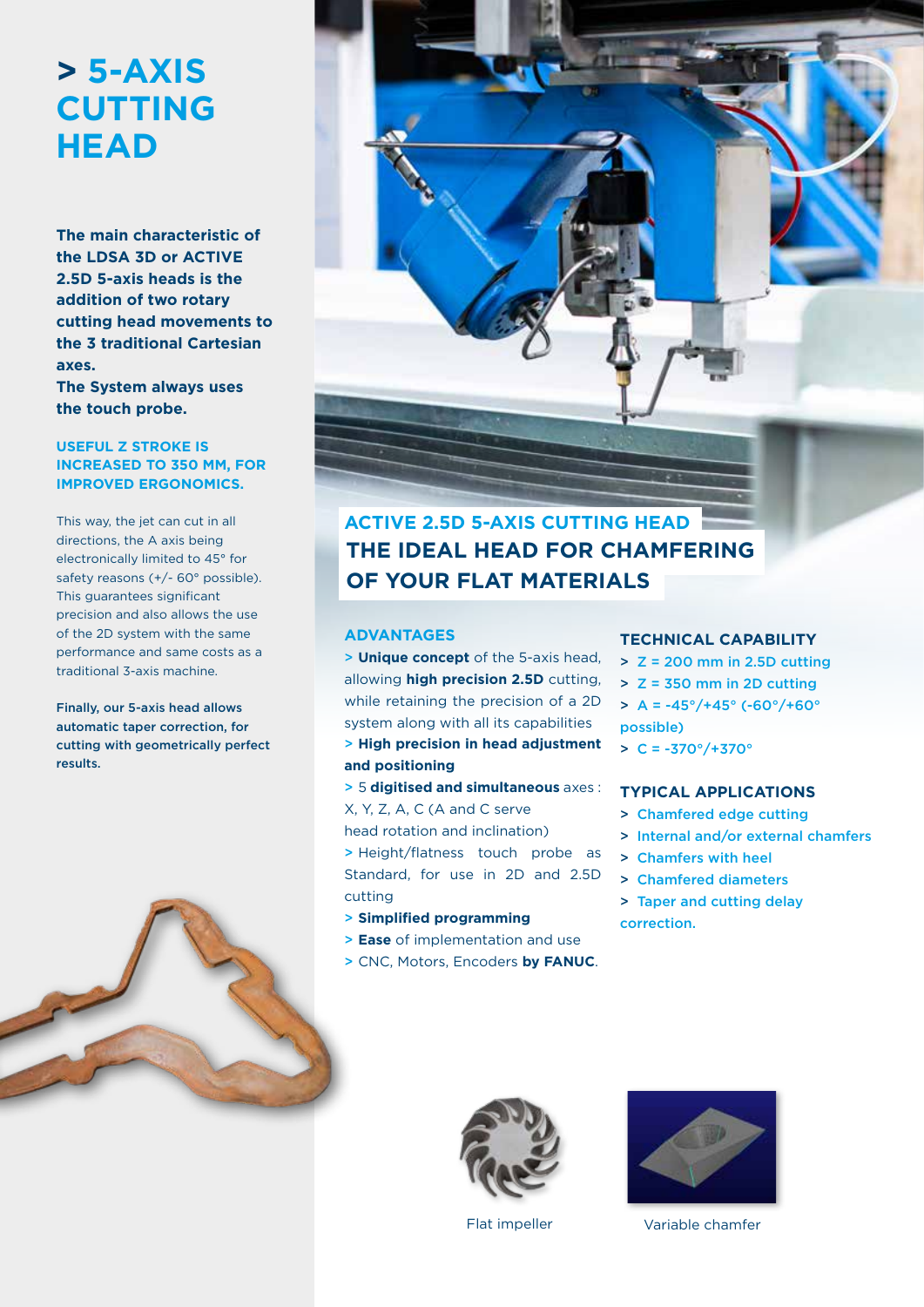### **FOCUS TAPER CORRECTION**

Taper refers to a difference in kerf size between the top and bottom of the material being cut. A water jet has a natural tendency to diverge in air. However, it will become focused within the material, especially when the cutting speed is increased.



The taper is always identical for the same quality of cutting, and as a result the taper angle reduces if the thickness increases.



To restrict this problem, the tool can be inclined so as to limit the taper on the part side, doubling it on the waste side. That inclination allows the upper edge to be aligned with the lower edge, but cannot eliminate the warping effect on the surface, which is a characteristic of fluid cutting technologies.



The same will be true for circular interpolation: a movement during which the effects of the taper and delayed cutting will combine. This compensation will therefore have no practical effect on improving cylindricality.



### **FOR COMPLEX 3-DIMENSIONAL CUTTING IN 5 AXES 3D 5-AXIS CUTTING HEAD**

#### **ADVANTAGES**

> **Unique 5-axis head concept**

allowing high precision 2.5D cutting, while retaining the precision of a 2D system along with all its capabilities

> **High precision in head** adjustment and positioning

> 5 **digitised and simultaneous** axes: X, Y, Z, A, C (A and C serve head rotation and inclination)

> Height/Flatness touch probe as Standard, usable in 2D cutting only

- > **Simplified programming**
- > **Ease** of implementation and use
- > CNC, Motors, Encoders **by FANUC**.

#### **TECHNICAL CAPABILITY**

- > Z = 350 mm in 3D cutting
- > Z = 350 mm in 2D cutting
- $> A = -45^{\circ}/+45^{\circ}$  (-90 $^{\circ}/+90^{\circ}$  possible)
- $> C = -190^{\circ}/+370^{\circ}$

#### **TYPICAL APPLICATIONS**

- > Cutting of complex contours in 3 **Dimensions**
- > 3D trimming
- > Tube cutting
- > Chamfered edge cutting
- > Internal and/or external chamfers
- > Chamfers with heel
- > Chamfered diameters
- > Taper and cutting delay correction







3D trimming Variable chamfer 3D cut out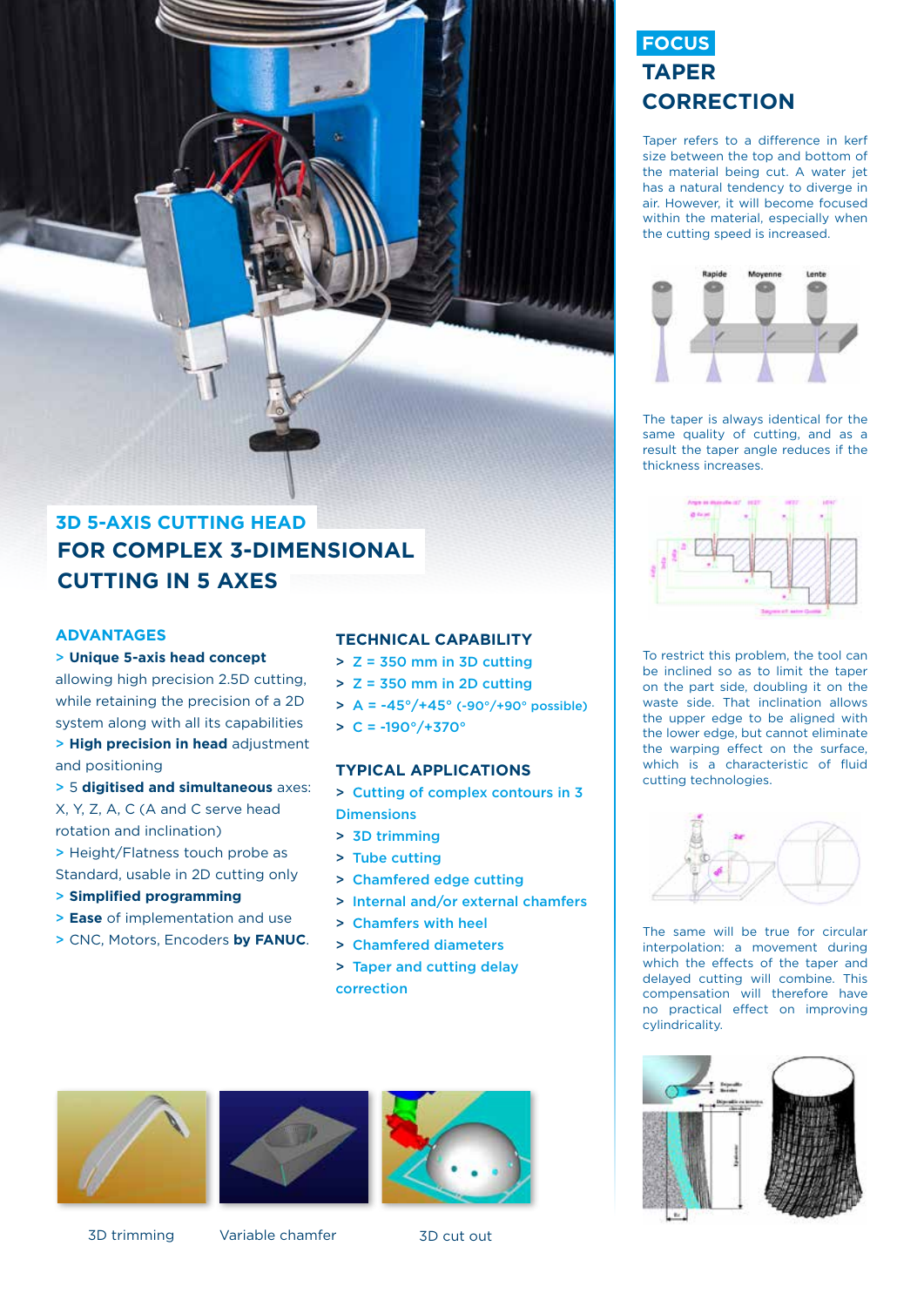### **UPGRADEABILITY GUARANTEED**

The core of the LDSA range, our new WJA II model embodies our complete expertise, the fruit of 30 years' experience in this Technology :

#### PERFORMANCE, PRECISION, RELIABILITY, EXTREME VERSATILITY !

#### It can accommodate our full range of options and accessories :

**>** Pneumatic Drilling Unit (Ideal for composites)

- **>** Increased Z axis stroke
- **>** Encoding rule

(Increased precision)

**>** 2T abrasive storage hopper (For

increased autonomy)

- **>** Reinforced work surface and tank (Heavy load)
- **>** Automated loading/unloading table
- **>** Collision detector
- **>** Remote control crank
- **>** Softener
- **>** Osmosis system
- **>** Waste water filtration
- **>** Safety enclosure, Safety guards
- **>** Cutting/handling robot
- **>** …



**MULTI-BRIDGE** Combine productivity with flexibility.



**4TH ROTATIONAL AXIS** Cut in 360°



**MULTI-HEAD (UP TO 4 HEADS)** Increase your productivity.



**BI-ZONE OR ADAPTIVE ZONE WORK SURFACE** Load and unload in the background to increase your productivity. Save

on workshop space.



**SUBMERGED CUTTING** Cut silently with our CNC controlled system, for automatic BALLAST type water level adjustment.



**LDSA VISION +** True up your metal sheets with just a few clicks using our cameraassisted system.

**Automated loading/ unloading table**





**APPS** 

Discover our app and maintain control over your machine remotely.

### **SPECIAL APPLICATIONS**

We can create or adapt our solutions to meet your needs.





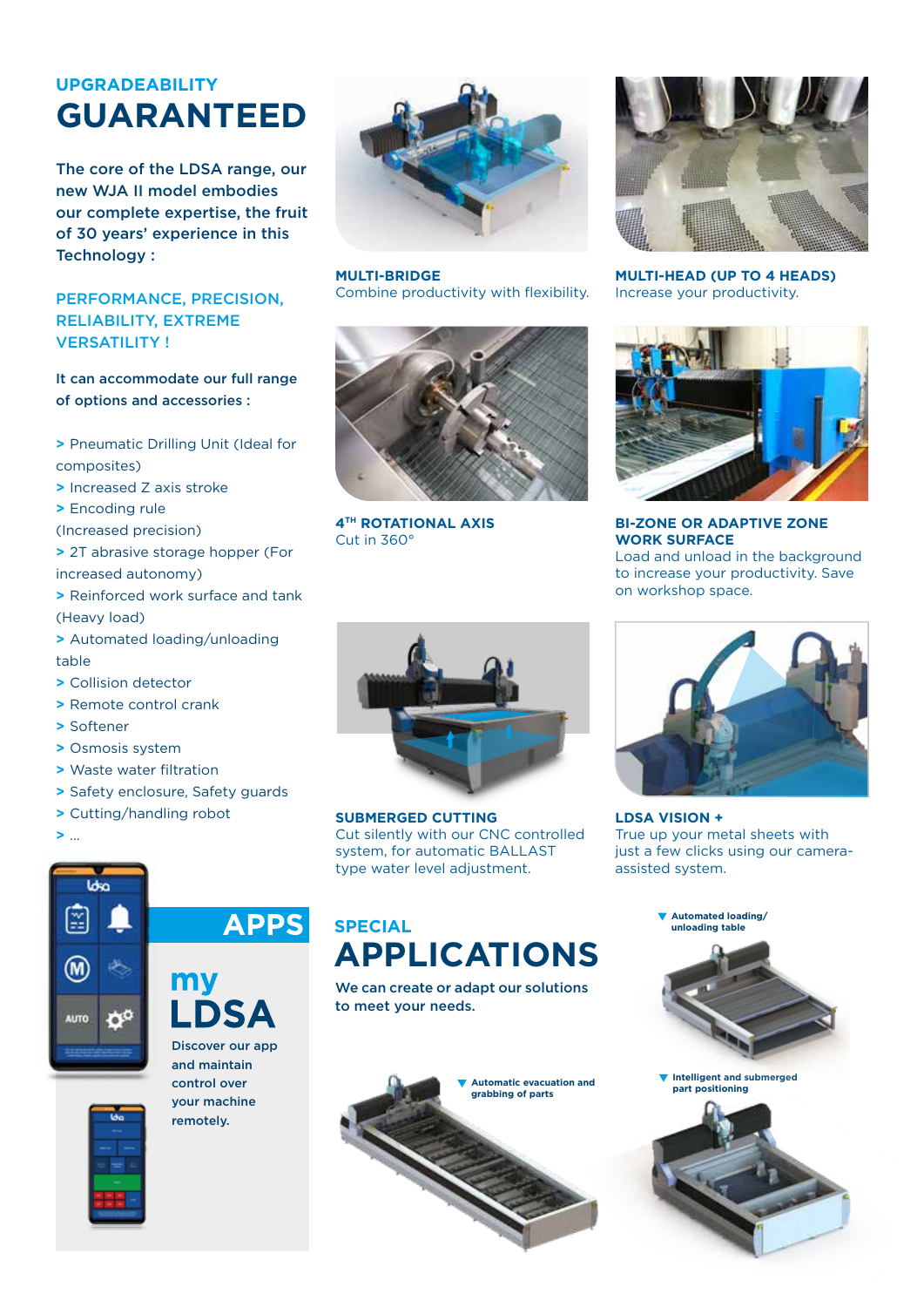



Our technical teams will put their entire expertise at your disposal to bring your most demanding plans to successful fruition.

### **PERFECT INTEGRATION INTO ITS ENVIRONMENT**

The technical developments we have brought to our machines over the past 30 years mean we can now offer you our latest generation model.

Our design office is there to advise you, to support you in studying your specifications, to adapt our machine to your various needs and constraints, considering the space available, the environment, the process and so on…

#### **POSSIBLE OPTIONS**

- > Automated Loading/
- Unloading of your parts
- > Integration into a production line
- > Cutting robot cell
- > Integral safety barriers
- (Increased productivity)
- > Integration into its environment
- > Made-to-measure safety enclosure
- > Soundproof and/or air
- conditioned enclosure
- > …

#### **TURNKEY DELIVERY OF A COMPLETE CUTTING WORKSHOP**

- 1 cutting machine
- 2 handling resource
- 3 material storage
- 4 water treatment and HP pump
- 5 effluent management